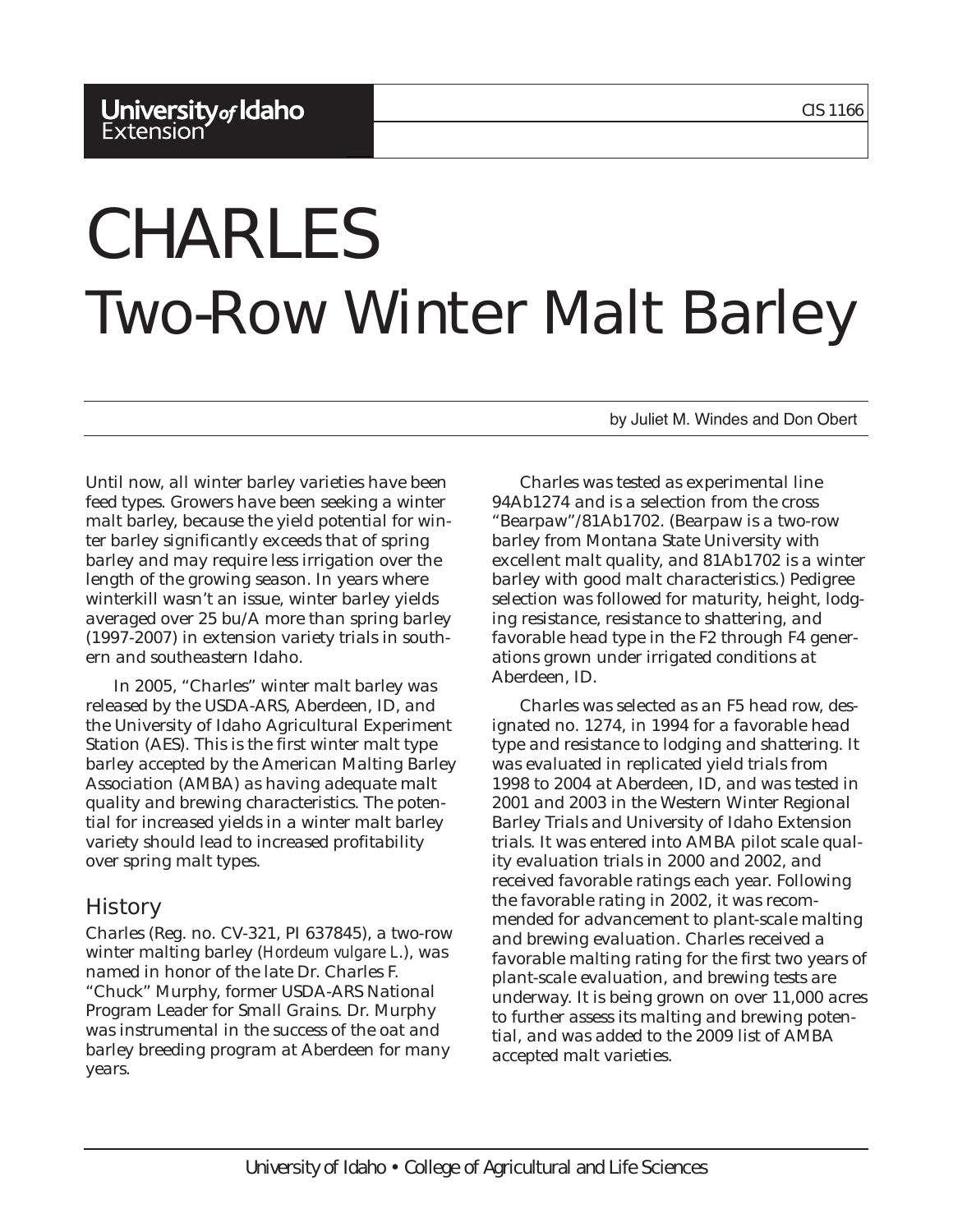### **Description**

Charles has rough awns with a moderately lax spike. The kernel has a wrinkled hull with prominent veins, and a white aleurone.

Charles heads 10 days earlier than "Sunstar Pride" feed barley (Sunderman Breeding) and 1 day later than "Eight-Twelve" feed barley (Wesenberg et al., 1992) . When grown under irrigated and dryland conditions, Charles is equal in height to Eight-Twelve.

In three years of irrigated extension trials from 2005 to 2007 (table 1), Charles lodged slightly more than Eight-Twelve (16% versus 11%, respectively), and less than Kamiak (20%). Charles has shown excellent yield potential compared with "88Ab536-B" (Wesenberg et al., 1998), the only current winter barley with suitable malting quality characteristics adapted to the intermountain west area. 88Ab536-B is a six-row winter line released as germplasm.

|                        | <b>Yield</b> | <b>Test Wt</b> |         | <b>Spring Stand Heading Date</b> | <b>Height</b> | <b>Lodging</b> | <b>Protein</b> |
|------------------------|--------------|----------------|---------|----------------------------------|---------------|----------------|----------------|
| <b>Variety</b>         | (bu/A)       | (lb/bu)        | (% )    | $(Julian)^*$                     | (in.)         | (% )           | (% )           |
| Boyer                  | 146.4        | 49.7           | 87.9    | 145.3                            | 33.7          | 3.8            | 10.5           |
| <b>Charles</b>         | 132.3        | 50.9           | 83.1    | 140.7                            | 29.5          | 16.3           | 11.9           |
| Eight-Twelve           | 146.8        | 50.2           | 87.8    | 142.7                            | 33.8          | 11.4           | 10.3           |
| <b>Hesk</b>            | 143.0        | 49.7           | 86.8    | 145.6                            | 34.6          | 7.5            | 10.6           |
| Hundred                | 130.8        | 49.7           | 81.8    | 145.5                            | 32.6          | 4.6            | 10.6           |
| Kamiak                 | 123.6        | 50.8           | 92.8    | 137.6                            | 35.0          | 20.3           | 11.6           |
| Kold                   | 133.5        | 50.4           | 84.6    | 144.8                            | 32.8          | 2.5            | 11.9           |
| Mal                    | 144.7        | 49.4           | 86.9    | 146.8                            | 33.8          | 7.7            | 10.6           |
| Schuyler               | 137.6        | 50.5           | 88.6    | 146.8                            | 35.5          | 5.9            | 11.4           |
| Sprinter               | 146.9        | 50.5           | 89.0    | 146.5                            | 35.1          | 5.6            | 10.8           |
| Strider                | 154.6        | 50.4           | 87.1    | 141.7                            | 32.3          | 8.4            | 11.1           |
| <b>Sunstar Pride</b>   | 159.5        | 49.9           | 85.3    | 151.8                            | 31.6          | 3.8            | 8.8            |
| Average                | 142.1        | 50.3           | 86.3    | 143.8                            | 33            | 7.9            | 10.7           |
| LSD ( $\alpha = .05$ ) | 9.7          | 0.6            | 4.2     | 1.0                              | 1.3           | 5.8            | 0.8            |
| CV %                   | 13.9         | 2.5            | 9.9     | 1.4                              | 8.3           | 152.2          | 7.7            |
| Pr>F                   | 0.0033       | < .0001        | < .0001 | < .0001                          | < .0001       | < .0001        | < .0001        |

Table 1. Yield and agronomic data for winter barley irrigated nurseries, for 8 site-years (2005-2007)

\* A "Julian" date is the number of days past January 1.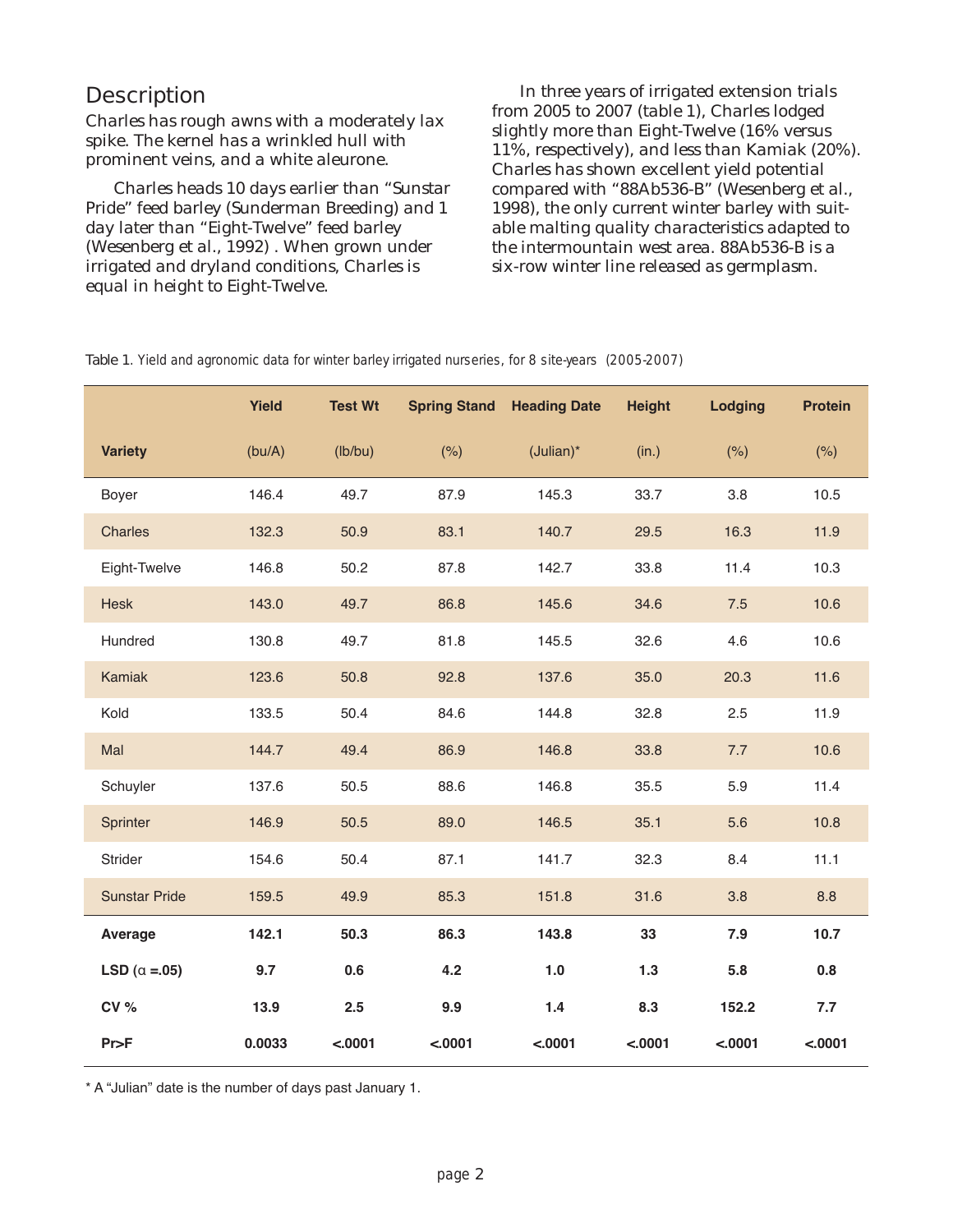### Adaptation and performance

Charles was tested over seven location-years in 1998, and from 2000 to 2004. It averaged 161 bu/A compared with 173 bu/A for the feed barley Eight-Twelve and 147 bu/A for 88Ab536-B. Eight-Twelve has consistently performed well in Idaho and is a long-term check cultivar in USDA-ARS trials. Charles was tested in the Western Winter Regional Barley trials over five location-years from 2001 to 2002, where it yielded 129 bu/A compared with 164 bu/A for Eight-Twelve. In University of Idaho Extension trials across seventeen location-years from 2001 to 2007, Charles yielded 137 bu/A and had 50.7 lb/bu test weight, compared with 144 bu/A and 49.7 lbs/bu test weight for Eight-Twelve.

In Idaho, Charles is expected to be best adapted to the irrigated areas of the southern Snake River plain. It has good to excellent winter survival at Aberdeen in the absence of snow mold (caused by *Microdochium nivale* (ces. Ex Berl. & Vogl.) Samuels & Hallet), but stands may be severely reduced in open, cold winters. Survival is significantly reduced by snow mold when extended snow cover occurs. Although there has been no incidence of barley stripe rust (causal agent *Puccinia striiformis* Westend. f. sp. *hordei* Ericks. & Henn.) on Charles, the occurrence of this disease is so infrequent that it has not been present at any winter barley testing locations. The only incidence of barley stripe rust has been at spring barley locations. Therefore, based on pedigree information only, we would not presume Charles to have resistance to stripe rust.

#### Malt quality characteristics

Kernel plumpness was determined from samples collected over 17 irrigated and rain-fed environments. Kernels retained on a sieve with 0.24 by 1.9 cm slotted openings were considered plump (American Society of Brewing Chemists, 1992). Charles had 93% plump kernels compared with 88% for Eight-Twelve. Across nine irrigated environments, Charles averaged 97% plump kernels, compared with 87% for 88Ab536-B.

Malting quality was assessed in laboratory tests at the USDA-ARS Cereal Crop Research Unit in Madison, WI, and in pilot scale tests by AMBA. In USDA-ARS trials from 1998 to 2001, and in 2003, Charles was evaluated with 88Ab536-B in six tests. Compared with

88Ab536-B, Charles had greater malt extract (81.3 vs. 78.9%), higher  $\alpha$ -amylase activity (69.8) vs. 52.3 20°C dextrinizing units, lower β-glucan concentration (149 vs. 261 mg  $g^{-1}$ ), higher wort protein (5.23 vs. 4.81%), and a higher ratio of soluble/total protein (45.4 vs. 40.1%). Charles and 88Ab536-B each met acceptable industry standards for grain protein (12.0 vs. 12.4%) and wort color (1.9 vs. 2.1). Charles is inferior to 88Ab536-B for diastatic power (114 vs. 141 °ASBC).

Charles was also evaluated in winter-spring drill strips with the spring two-row malt standard Harrington (Harvey and Rossnagel, 1984) in six tests from 1999 to 2001 and 2003. Charles had higher levels of malt extract (80.9 vs. 79.4%), α-amylase activity (71.0 vs. 58.9 20°C dextrinizing units), and diastatic power (114 vs. 103 °ASBC), than Harrington. Charles had more favorable values of β-glucan concentration (177 vs.  $400 \text{ mg g}^{-1}$  and grain protein (12.2 vs. 13.0%) compared with Harrington.

Charles and Harrington both met industry standards for wort color (1.9 vs. 1.6), wort protein (5.14 vs. 4.94%), and the ratio of soluble/total protein (43.7 vs. 40.3%). In pilot scale testing by AMBA in 2000 and 2002, Charles was superior to 88Ab536-B for malt extract (81.3 vs. 80.2%), α-amylase activity (72.8 vs. 66.0 208C DU), and percentage of plump kernels (94 vs. 76%). Charles and 88Ab536-B both met malt industry standards for wort color (1.8 vs. 2.1), wort protein (5.42 vs. 5.53%), diastatic power (141 vs. 174 °ASBC), and the ratio of soluble/total protein (44.0 vs. 45.6%). However, in the AMBA testing, β-glucan levels for both Charles and 88Ab536-B were unfavorable, with values of 292 and 179 mg g–1, respectively.

# Availability of Charles seed

Breeder and foundation seed of Charles will be maintained by the Idaho Agricultural Experiment Station Foundation Seed Program. Requests for seed should be directed to the Coordinator, Foundation Seed Program, College of Agriculture, Kimberly Research and Extension Center, 3793 N. 3600 East, Kimberly, Idaho, 83341. Phone: 208-423-6655. E-mail: williams@kimberly.uidaho.edu.